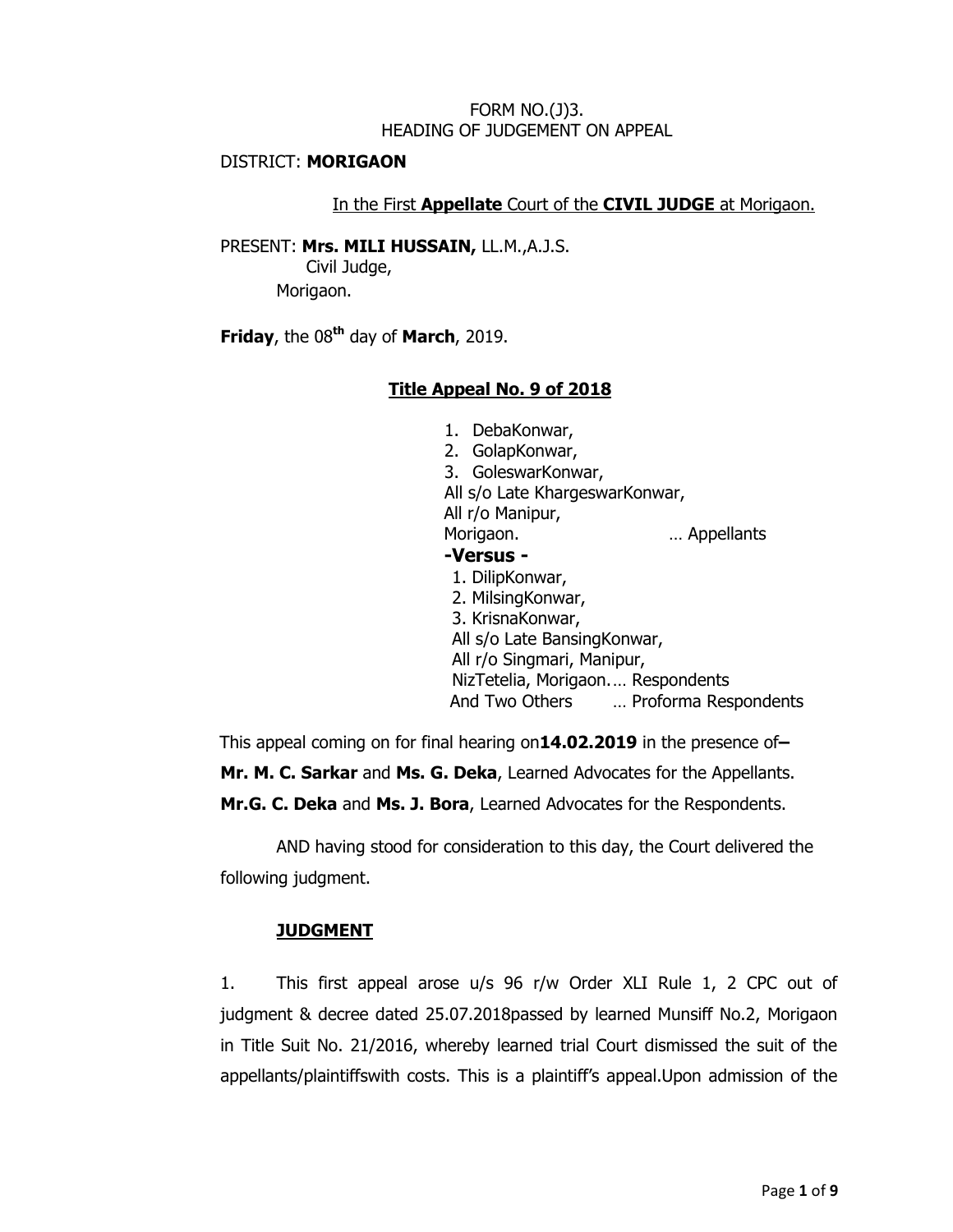appeal for hearing, the notices were issued to defendants/respondents. The original case record of T.S. No.21/2016 was called for and received.

2. The respondents/defendants contested this first appeal.

3. Before proceeding to decide the strife of parties, it is necessary to lay out in nut shell the factual position and rival sides case.

4. Plaintiffs" pleaded case in concise is thatland measuring 6B-1K-5L (Schedule "A") is covered by dag no. 189 under periodic patta no. 21 out of which 3B-12.5L land (Schedule "B") is the suit land. Said periodic patta no. 21 was previously an annual patta land, which was converted into a periodic patta vide an order dated 26.09.1974. One KehubarLalung was the original pattadar of the said Schedule "A" land.Proforma defendant no. 4, 5, being brothers, jointly purchased the entire Schedule "A" land in the name of proforma defendant no. 4 RupsingKonwar. Later, both the brothers partitioned the said land whereby plaintiff"s father obtained half-share on the southern side and the proforma defendant no. 4 obtained the remaining half share on the northern side. They possessed their respective land peacefully. Plaintiff"s father mutated his name in respect of his share of the land vide order dated 17.02.1995.One BansingKonwar also obtained mutation as a sharer along with name of RupsingKonwar. Plaintiff"s father died five years back leaving behind the plaintiffs. The father of defendants died 14 years back. It is alleged that when the plaintiffs refused to allow the defendants from cultivating on the former's land on *chutkibasis*, on 27.01.2016 at about 8 AM, the defendants erected one temporary house over the plaintiff"s land and also ploughed the said land with a tractor. Plaintiffs" tried to restrain the defendants but in vain. Plaintiffs" also failed in the police station as the police advised them to move the Civil Court. Plaintiffs filed the suit for declaration that they have right, title and interest over the Schedule "B" land and for recovery of the said land from the defendants and for permanent injunction.

5. The respondents/defendants contested the suit by filing their writtenstatement, inter-alia pleaded that the suit has no cause of action and the suit is not maintainable and the suit is bad for non-joinder of BhupendraDeka as a necessary party and the suit is barred by law of limitation and adverse possession. Defendants denied the plaintiff"s allegations. It is contended thatneither Rupsing nor Khargeswar had any possession in the suit dag as it was under possession of the defendants for more than 60 years. It is also contended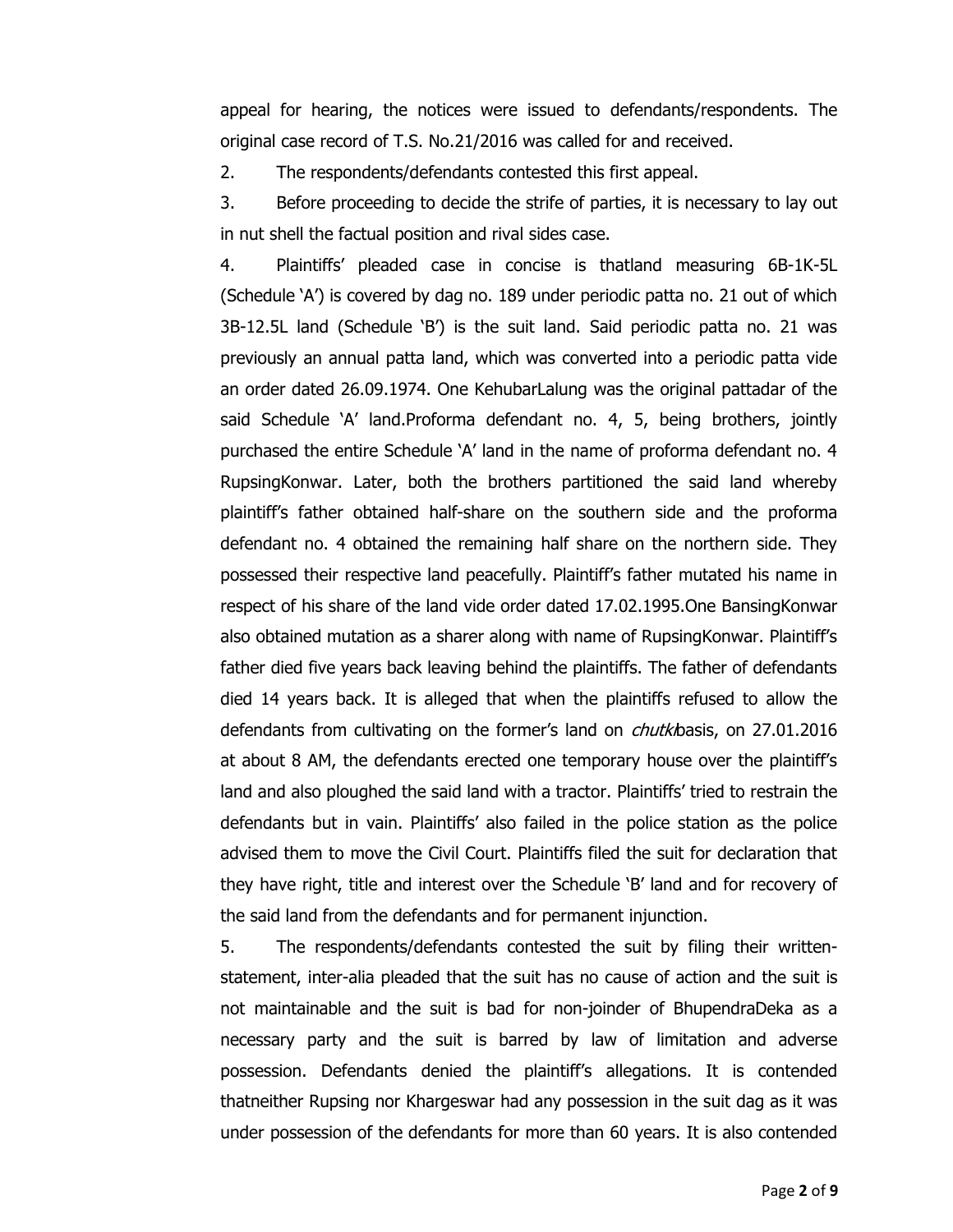that the suit pattaland is not a paddy field as the defendants have residential houses and defendant no. 1 has a poultry farm on one portion of land. Defendants contended that the suit patta land was occupied by BansingKonwar who died 17 years back leaving behind four sons, namely, Mil Singh Konwar, Krishna Konwar, DilipKonwar and BuddeswarKonwar and as per family settlement, the said property fell into the share of the defendants and they equally got 2B-8L land each. BuddeswarKonwar got his share of land in another dag. After their father"s death, the defendants mutated their names in respect of the suit land. On 11.01.16, Mil Singh, in need of money, sold one katha land vide a registered sale deed bearing no. 83 to one Gopendra Singh Deka with delivery of possession. Defendants prayed for dismissal of the suit with costs.

5A. Proforma defendant no. 4(i) filed written-statement and admitted the plaintiffs" claim.

6. Upon rival pleadings, learned Munsiff No.2, Morigaon framed the following issues:-

- 1. Whether there is any cause of action for the instant suit?
- 2. Whether the suit is bad for non-joinder of necessary parties?
	- 3. Whether the suit is valued properly and proper fee is paid?
	- 4. Whether the plaintiff is entitled to a valid right, title and interest over the Schedule "B" land as mentioned in the plaint as right to inheritance?
	- 5. Whether the plaintiff is entitled for recovery of khas possession over Schedule "B" land as described in the plaint?
	- 6. Whether the plaintiff is entitled to a decree as prayed for?
	- 7. To what other relief/reliefs, the plaintiff is entitled?

7. During trial, both the parties adduced oral and documentary evidence.

8. After hearing both the sides, learned trial Court passed the judgment and decree dated 25.07.2018 dismissing the suit. Being aggrieved against dismissal of the suit, appellant/plaintiff have impugned the same in this appeal with the following, amongst other, grounds.

- (a) That the learned trial Court erred both in law and facts in passing the impugned judgment and decree ;
- (b) That the learned trial Court misread the evidence on record and arrived at a wrong conclusion; hence the impugned judgment and decree is liable to be set aside ;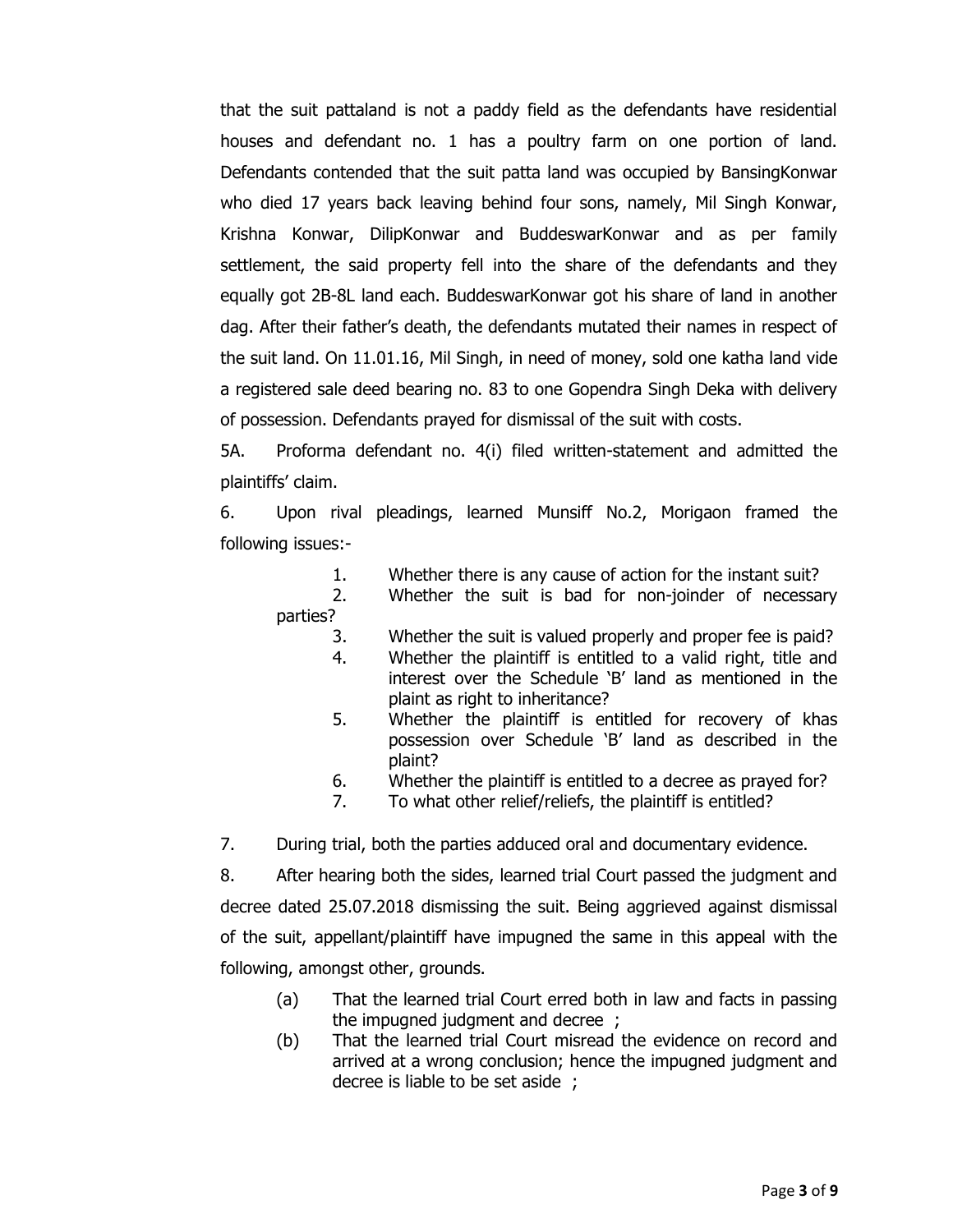- (c) That the learned trial Court wrongly decided issue No.4, 6 & 7 and held that the plaintiff have no right, title and interest over the suit land ;
- (d) That the learned trial Court failed to appreciate that land holding certificate has been issued by the Circle Officer on the basis of the entry made in the concerned land revenue records and it is immaterial when such certificate has been issued ;
- 9. I have heard learned counsel for both sides and meticulously perused the case record of Title Suit No.21/2016.
- 9A. The following point is formulated for a fair adjudication.

## **POINT FOR DETERMINATION:**

1. Whether the learned trial Court is justified in dismissing the suit of the plaintiff and whether the impugned judgment and decree passed by the learned trial Court needs interference in this appeal?

## **DISCUSSION, DECISION AND REASONS THEREOF:**

10. Let me now discuss the grounds taken in the memorandum of appeal and the impugned judgment decided by the learned Trial Court.

### **POINT No. 1**

10A. Issue No.1 concerns with cause of action for the suit. Cause of action, literally, is nothing but cause or set of circumstances, which leads up to the suit.Cause of action arises on infringement of legal right. It is the bundle of facts whose proof is *sine qua non* toentitle plaintiff to a relief.As the plaintiffs have asserted their certain rights and the defendants have denied the allegations of the plaintiff, it can be safely inferred that the plaintiff"s suit has a definite cause of action. Learned Trial Court"s decision in Issue No. 1 is upheld.

11. Issue No. 2 pertains to non-joinder of necessary parties. Issue No. 3 relates to under-valuation of the suit. As far as Issue No. 2 is concerned, defendants have not led evidence to substantiate as to why the non-joinder of Gopendra Singh Deka is bad for constitution of the suit. Notably the suit was a declaratory one . Hence, the plea fails. So far as under-valuation is concerned, plaintiff"s suit, being a declaratory one with consequential reliefs, is governed by Section  $7(iv)(c)$  of the Court Fees Act leaving it to open to the plaintiffs to attach their own valuation to the reliefs claimed by them. When such a suit is governed by Section 7(iv)(c) of the Court Fees Act, the Court fees are payable on the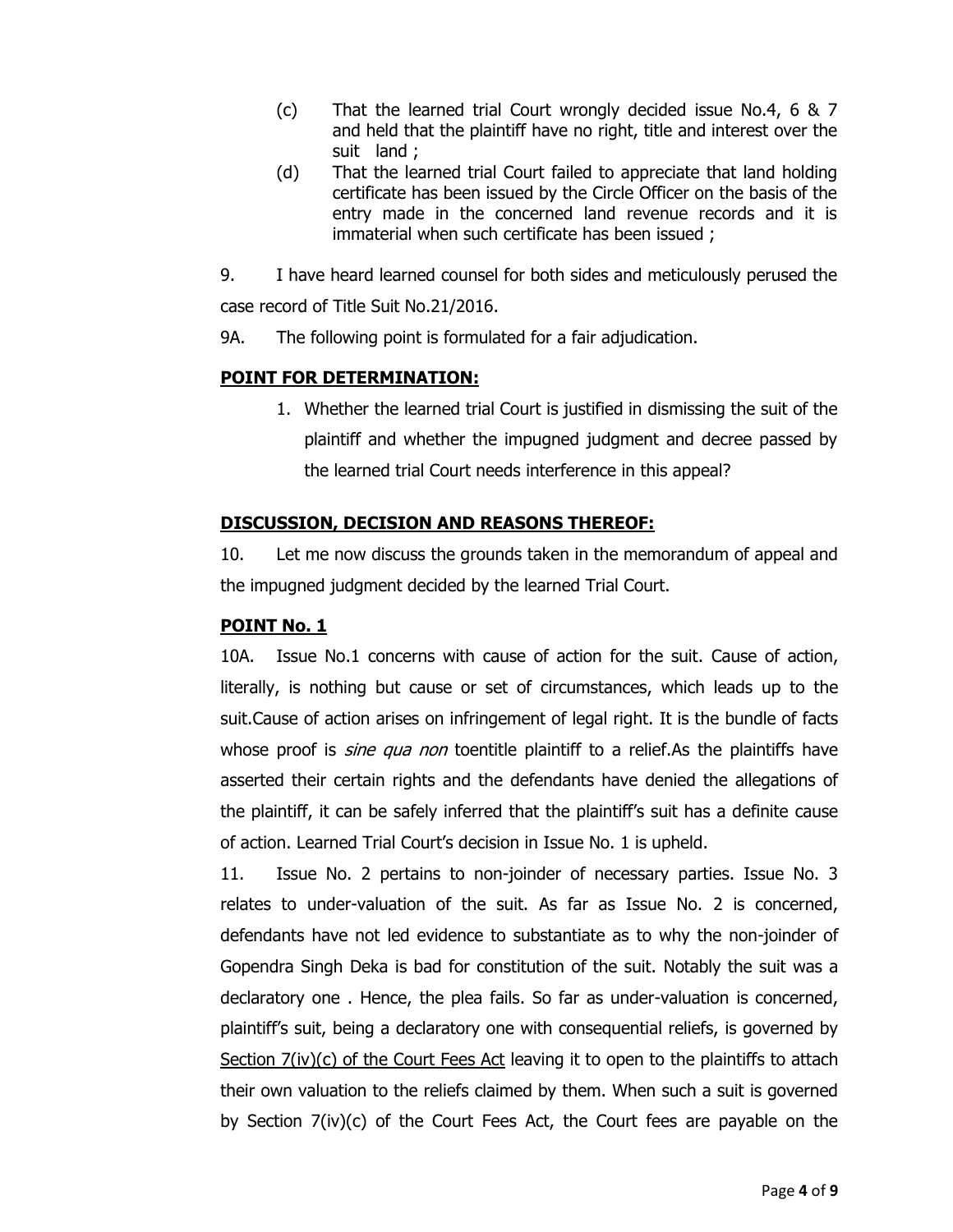amount at which the relief sought is valued. The value so fixed will be the value for the purpose of jurisdiction under Section 8 of the Suits Valuation Act, 1887. Thus, the plaintiffs have paid proper Court-fees and it cannot be said that the suit is bad for under-valuation. Learned Trial Court's decision in respect of Issue No. 2 and 3 are upheld but for the reasons hereinabove discussed.

11A. Now, I will take up Issues No. 4 and 5 together. The learned Trial Court decided both the Issues against the appellants/plaintiffs by holding that the plaintiffs have miserably failed to prove their title over the suit land and that they are not entitled to recover khas possession of the suit land.

11B. The appellant/plaintiffs" contention as depicted in the plaint is that they are the rightful owner having right, title and interest over Schedule "B" land (6B-1K-5L land) and as Schedule "B" (3B-12.5lechas) is part and parcel of Schedule "A" land, upon which land the defendants had erected houses, they seek declaration of right, title and interest over said Schedule "B" land with recovery of possession over it. Contrarily, the defendant denied the plaintiff"s allegations rather contended that they are possessing their land since long and that the plaintiffs were never in possession of the suit land. Let me unfurl the relevant evidence in this regard.

11B. P.W.1 DebaKonwardeposed by substantiating the plaint. P.W.1 identified the land holding certificate as **Exhibit 1**andthe jamabandi as **Exhibit2**. In his cross-examination, P.W.1 deposed that he does not have knowledge about the documents he has submitted as **Exhibits**. P.W.1 deposed that as the defendants are in possession of the suit land in their respective share, they are paying the land revenue for the last 18 years and that he has not visited the suit land for the last 20 years.

11C. P.W.2 LambudarBordoloi and P.W.3 Rakesh Konwar have corroborated the testimony of P.W.1. In cross-examination, P.W.2 deposed that he does not know who possess the suit land and that if the defendants are possessing the suit land for the last 40-50 years, he does not know. In his cross-examination, P.W.3 deposed that there is a dispute between the plaintiffs and defendants in respect of the suit land.

11D. D.W.1 DilipKonwar deposed by substantiating the written-statement. He identified the jamabandi as **Exhibit Ka**and the revenue receipts as **Exhibits**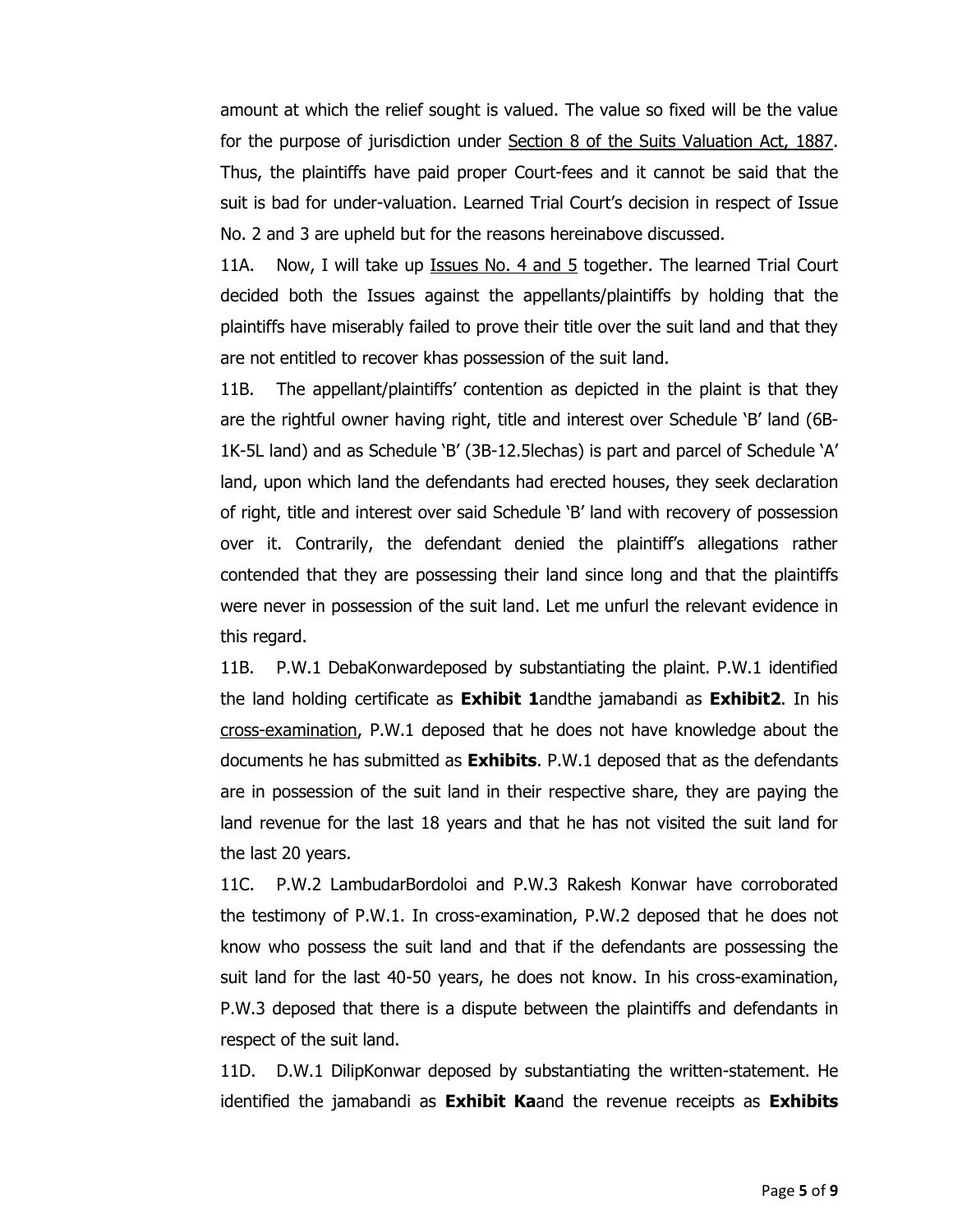**KhaSeries**. In cross-examination, D.W.1 deposed that MilsingKonwar has sold one katha land to Gopendra Singh Deka vide a registered sale deed.

11E. D.W.2 NityanandaNathcorroborated the testimony of D.W.1. In crossexamination, D.W.2 deposed that he has heard that the suit land stands in the name of defendants and proforma defendant no. 5.

11F. From the material-on-record, it is clear that the suit land pertains to dag no. 189 of P.P. no.21. The plaintiff has contended in the plaint that the suit patta was previously an annual patta, which was later converted to periodic patta. Defendants have not disputed the said fact in their written-statement, thus, it can be inferred that the defendants have impliedly admitted about the conversion of annual patta to periodic patta.Even **Exhibits 1/Ka** clearly shows that the land measuring 6B-1K-5L (Schedule "A") was converted into myadipatta vide Memo No. NRS.289/22/6552-61 dated 26-09-1974 as reflected in the remarks column. **Exhibits 1/Ka**jamabandis further reveals that RupsingLalung"s name stood mutated in respect of the suit patta land vide order dated 20-12- 1975. Again, said jamabandis also reveal that KhargeswarKonwar"s name was mutated vide order dated 17-02-1995 in respect of possession over his share. However, it is not reflected in the said jamabandis about the quantum of his KhargeswarKonwar's share in the suit patta. It is also seen that the names of plaintiffs and defendants were mutated in the suit patta by virtue of inheritance.

12. Time and again, it has been reiterated by our Hon"ble Supreme Court that mutation of land in revenue records do not create title or extinguish the title over land not does it have any presumptive value on the title and it only enables the person in whose favour mutation if ordered to pay the land revenue in question. Jamabandi cannot be equated with a periodicpatta, which is normally issued` to a particular person/persons after completion of a settlement/resettlement operation as per the Assam Land and Revenue Regulation thereby endowing the status of landholder to that particular person/persons.

12A. In Sawarni (Smt.) Vs. Inder Kaur**(1996) 6 SCC 223**, the Hon"bleSupreme Court held that the mutation of a property in the revenue record does not create or extinguish title nor does it have any presumptive value on the title. It only enables the person in whose favour mutation is ordered to pay the land revenue in question.In Balwant Singh &Anr. Vs. Daulat Singh (dead) by L.Rs. &Ors.**(1997) 7 SCC 137**, similar observations were made by the Hon"ble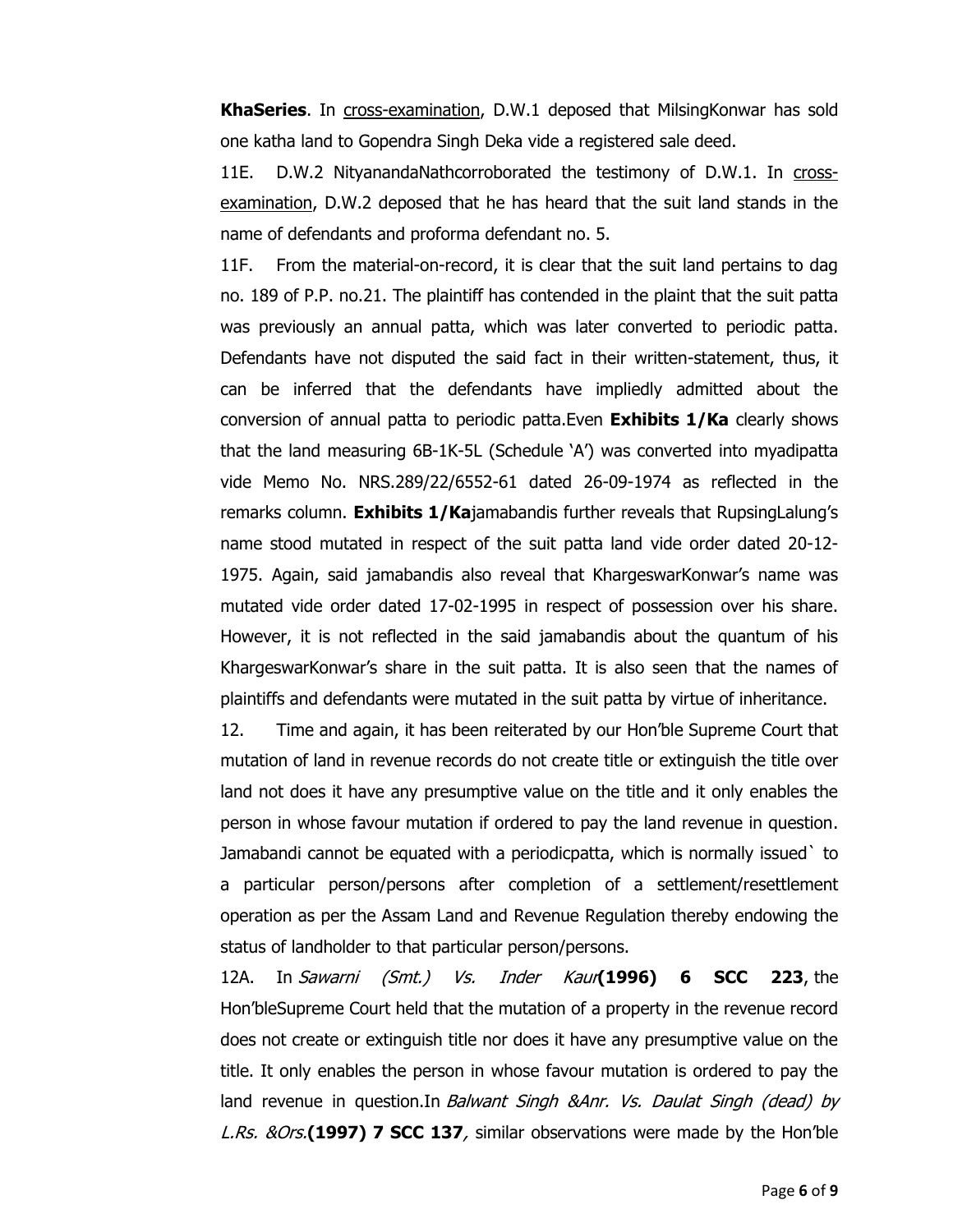Supreme Court where it was held that a party is not divested of his title in the suit property as a result of mutation entry. In Narasamma&Ors. Vs. State of Karnataka &Ors.**(2009) 5 SCC 591**, the Hon"bleSupreme Court reiterated the above position by observing that it is true that the entries in the revenue record cannot create any title in respect of the land in dispute.

12B. I may also aptly rely on our Hon'ble High Court's decision  $\ln R.K$ . Madhuryyajit Singh and Anr. – Vs - TakhellambamAbung Singh and others reported in **AIR 2001 Gauhati 181** wherein it has been observed that –

"On consideration of the entire materials/evidence on record, it appears that the title and the case of the plaintiff could not be established positively/affirmatively, Mutation of name of a person in the revenue record does not ipso facto create or extinguish the title of the person, nor does it lead to any presumptive value. The revenue records basically entitled a person to pay the land revenue. Mere entry in the revenue records does not ipso facto lead to the conclusion that the mutation in favour of the plaintiffs conveys title in their favour."

12C. From the ratio of the aforesaid decisions, it is clear that a plaintiff in a suit claiming his/her title over suit property, must prove his/her title and the manner how it devolved on the plaintiff. Thus, merely relying on jamabandi will not be sufficient for the plaintiff to claim right, title and interest by virtue of inheritance. Thus, having failed to probabilise their right, title and interest over the suit land, no decree of declaration can be obtained by the appellants/plaintiffs in this regard. This is what the learned Trial Court has found and I am in agreement with the same. The decision of the learned Trial Court in Issue No. 4 is upheld but for the reasons recapitulated above.

12D. As far as recovery of khas possession of the suit land is concerned, the test is whether the plaintiffs were in possession of the suit land before their alleged dispossession? P.W.1 and P.W.2"s evidence holds the key. P.W.1 deposed in cross-examination that the defendants are in possession of the suit land in their respective share and they are paying the land revenue for the last 18 years and that he has not visited the suit land for the last 20 years. P.W.2 deposed in cross-examination that he does not know who possess the suit land and that if the defendants are possessing the suit land for the last 40-50 years, he does not know. Thus, what transpires out is that the plaintiffs are allegedly not in possession of the suit land for the past 20 years. Moreover, P.W.1 has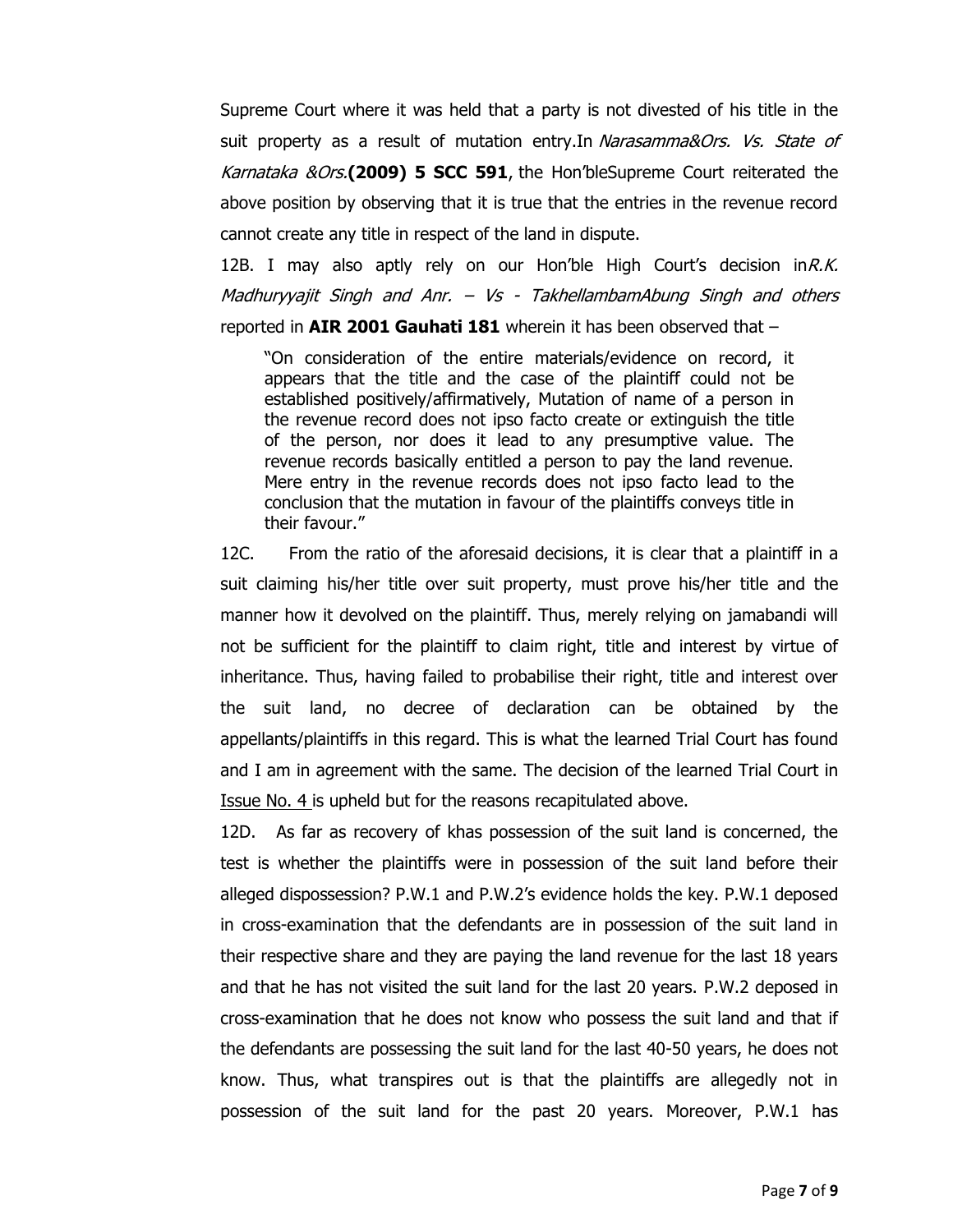categorically deposed in cross-examination that one Daimandal Got could purchase the suit land as the defendants were in possession of the suit land. In such a case, when the plaintiffs" are not possessing the suit land for the past 20 years, they cannot allege that they have been dispossessed by the defendants because the P.W.s" and D.W.s" evidence categorically reflects that the defendants are possessing the suit land since the days of their father (since deceased) by paying land revenue to the concerned authority. **Exhibits Kha Series** reinforces the defendants' position.

12E. There is no cogent evidence led by plaintiffs to establish that the defendantsdispossessed them from the Schedule "B" land on 27-10-2016. A coalesced discussion would apparently show that the plaintiffs have neither been able to probabilise their right, title and interest over Schedule "B" land nor the factum of their dispossession from the said land. Learned Trial Court made a threadbare discussion of the facts and evidence led by the parties and the decision so arrived at by the learned Trial Court cannot be faulted with. Thus, the decision in Issue No. 5 so decided against the plaintiffs/appellantsand is upheld.

13. Coming to Issues No. 6 and 7, it is apparent that the plaintiff"s suit is for declaration, recovery of khas possession and permanent injunction. The relief of declaration and recovery of khas possession being consequential ones, is governed by Section 34 of Specific Relief Act. As the plaintiffs failed to obtain declaration, they will not be entitled to the other reliefs, as claimed by them. Therefore, granting of other reliefs depends upon the declaration sought. In such a situation, the declaration is the foundation for other reliefs and the other reliefs are necessary in consequence of the granting of the declaration. As the plaintiffs/appellants failed to probabilise their right over the suit land as well as failed to establish their alleged dispossession by defendants/respondentsfrom the suit land, hence, it is pellucid that the plaintiffs'are not entitled to the decree and reliefs as prayed for. Needless to add, the learned Trial Court's finding in respect of said two Issues is upheld. Therefore, the impugned judgment and decree dated 25.07.2018 passed by the learned Trial Court is just and proper and needs no interference in this appeal.The point for determination is answered as such.